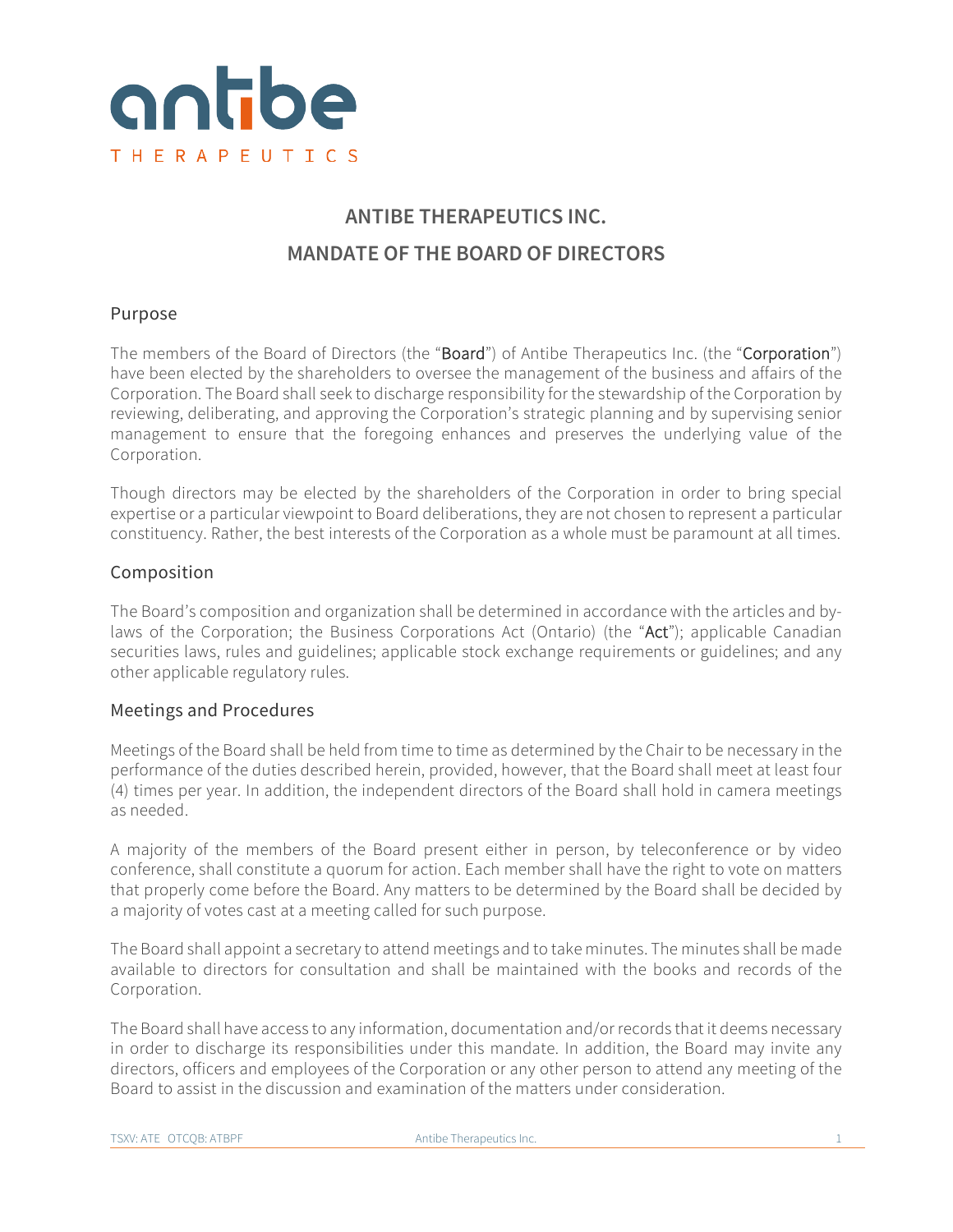

# Outside Advisors

The Board shall have the authority to hire independent legal, financial, or other advisors, as it deems necessary. Each director shall have the authority to retain and oversee outside counsel and any other advisors as appropriate with the approval of the Corporate Governance Committee.

## Delegation of Authority

The Board discharges its responsibility for overseeing the administration of the Corporation's business by delegating management of the day-to-day operations of the Corporation to senior management. The Board discharges its responsibilities that have not been delegated to the Corporation's senior management both directly and through its committees, the Audit Committee, the HR and Compensation Committee, and the Corporate Governance Committee. In addition to these regular committees, the Board may appoint ad hoc committees periodically to address certain issues of a more short-term nature.

The Board retains its oversight function and ultimate responsibility for these matters and all other delegated responsibilities.

## Duties and Responsibilities

In addition to the Board's primary roles of overseeing corporate performance and providing quality, depth, and continuity of management to meet the Company's strategic objectives, the Board shall perform and fulfill the following principal duties and responsibilities:

#### *Appointment and Oversight of Senior Management*

- (a) Approve the appointment of the Chief Executive Officer (the "CEO") and all other executives of the Corporation, monitor their individual performance, and provide advice and counsel in the execution of their duties, as appropriate;
- (b) Annually approve the CEO and each executive's compensation package, following a review of the recommendations of the HR and Compensation Committee;
- (c) Ensure that the executive officers promote a culture of integrity throughout the Corporation;
- (d) Review and approve material transactions outside the ordinary course of business;

## *Board Organization*

- (e) Appoint a chairperson of the Board (the "Chair") and a chairperson for each of the Board's committees. In the event that the Chair is not independent, the Board shall appoint an independent lead director;
- (f) Approve the size and composition of the Board; the structure, authority, and membership of each of the Board's committees; and the compensation package for members of the Board, following a review of the recommendations of the HR and Compensation Committee;

## *Strategic Planning*

TSXV: ATE OTCOB: ATBPF **Antibe Therapeutics Inc.** 2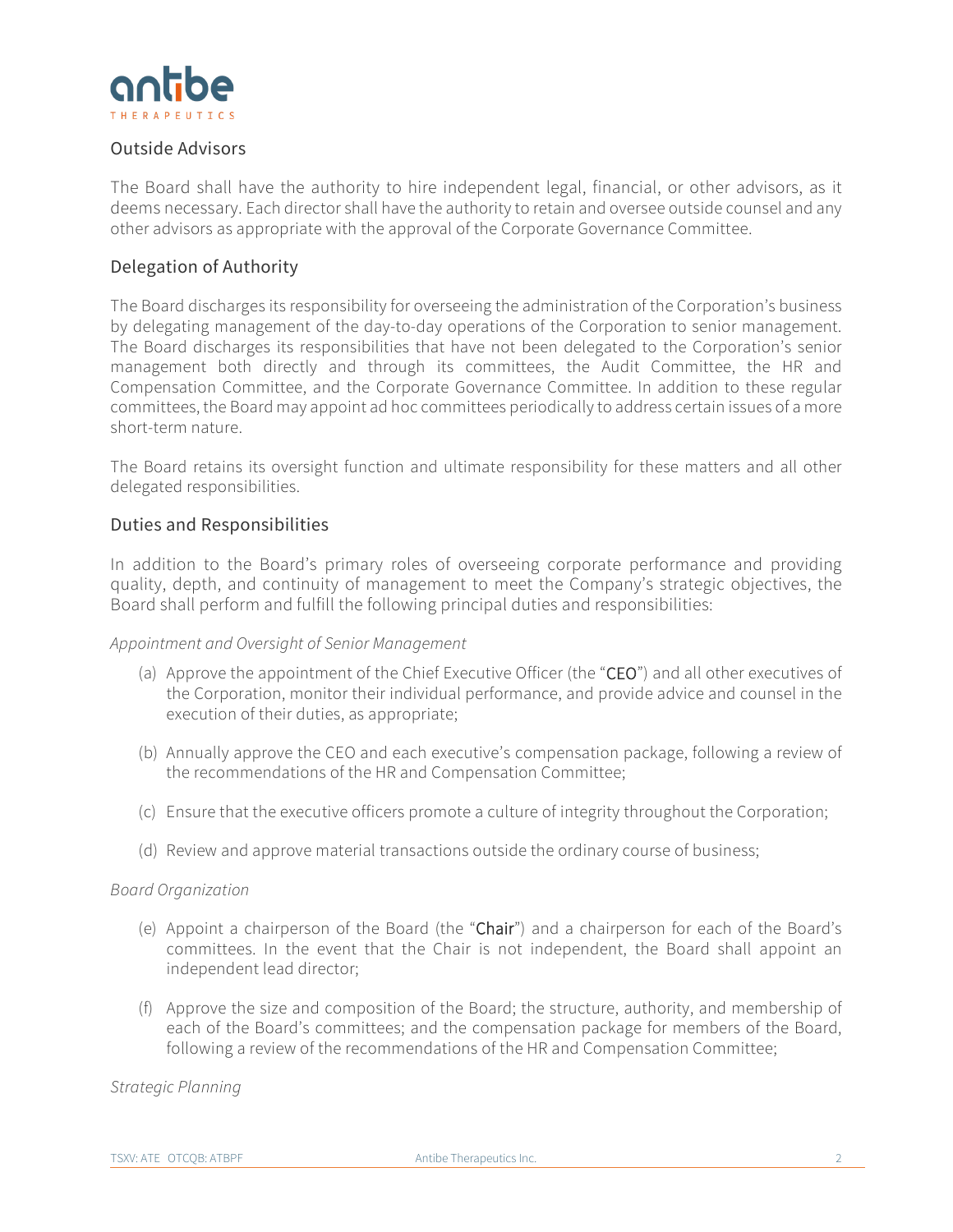

- (g) Annually review and approve the corporate strategic plan by which management proposes to attain the Corporation's long-term goals, including an assessment of the opportunities and risks of the Corporation's business;
- (h) Monitor management's execution of stated strategic plans, including reviewing operating and financial performance results;

#### *Risk Management*

- (i) Identify the principal risks of the Corporation's business and ensure the implementation of appropriate systems to effectively monitor and manage such risks with a view to the long-term viability of the Corporation, and achieving a proper balance between the risks incurred and potential return to the Corporation's shareholders;
- (j) Oversee the Corporation's internal control and management information systems;
- (k) Annually review the directors and officer's insurance policy of the Corporation and make a determination as to its renewal or amendment, or for the replacement of the insurer;

#### *Communications*

- (l) Approve the audited financial statements, interim financial statements, including any accompanying notes, management's discussion and analysis and annual information form, and all other public disclosure documents required by applicable regulatory and securities laws;
- (m) Annually review the Corporation's overall communications policy, including measures for receiving feedback from stakeholders;

#### *Corporate Governance*

- (n) Develop the Corporation's approach to corporate governance, adopt and maintain the Corporation's governance policies, and monitor compliance with such policies, following a review of the recommendations of the Corporate Governance Committee;
- (o) Adopt a written Code of Business Conduct and Ethics (the "Code"), monitor compliance with the Code, and grant waivers under the Code, as appropriate;

#### *Position Descriptions*

- (p) Develop clear position descriptions for the Chair, the lead independent director, if applicable, the chairperson of each Board committee, and the CEO, following a review of the recommendations of the Corporate Governance Committee;
- (q) Develop the corporate goals and objectives that the CEO is responsible for meeting, in consultation with the HR and Compensation Committee;

### *Director Orientation and Education*

TSXV: ATE OTCOB: ATBPF Antibe Therapeutics Inc. Antibe Therapeutics Inc. 3